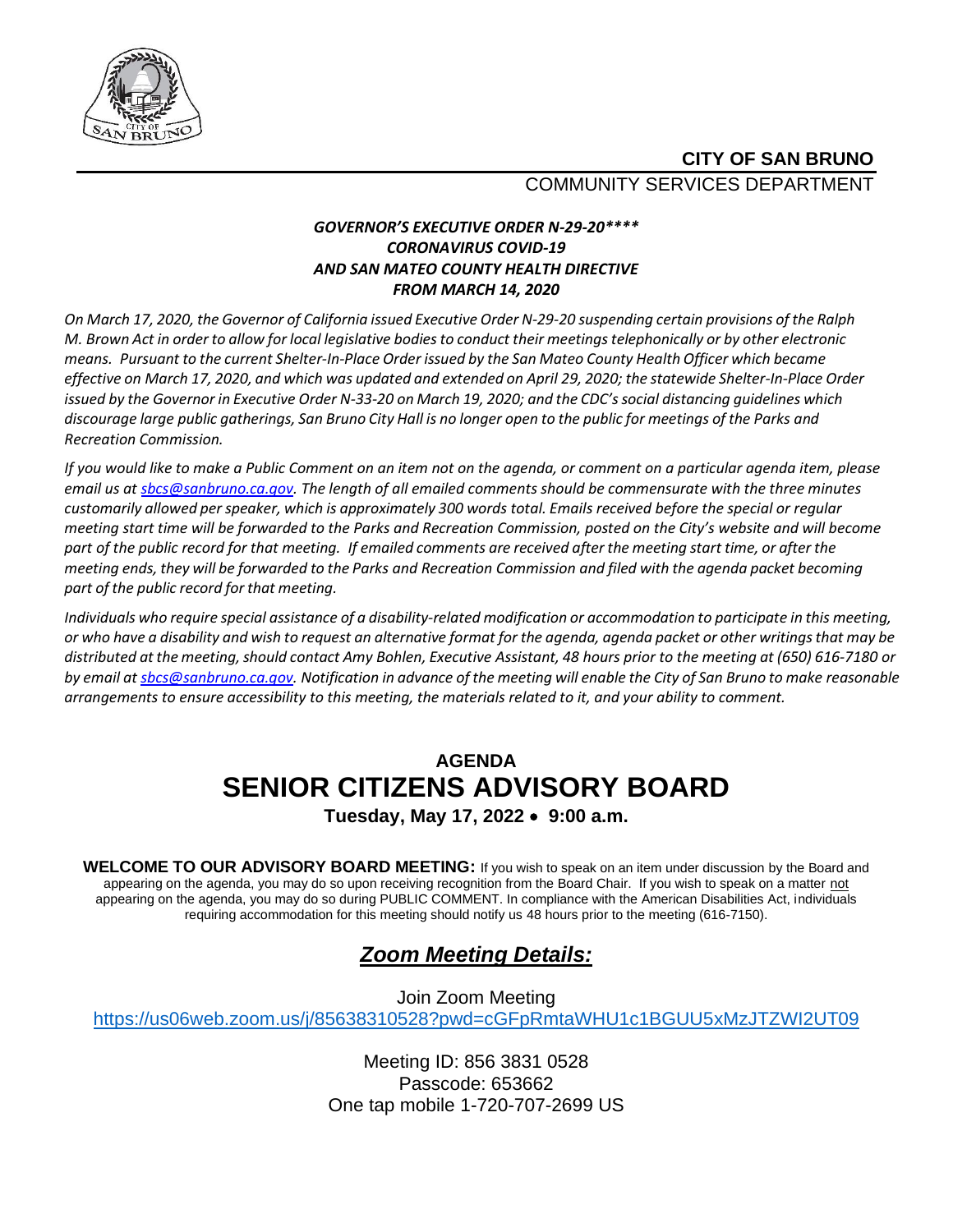- 1. **CALL TO ORDER/ROLL CALL:** Chair Bunny Epperson, Vice Chair Priscilla Martinez, Herb Chu, Barbara Cox, Linda Holman, Ralph Olcese, Joyce Satow
- 2. **PLEDGE OF ALLEGIANCE:**
- 3. **REVIEW OF AGENDA**:
- 4. **ACCEPTANCE OF MINUTES:** April 19, 2022
- 5. **CONSENT CALENDAR:**
- 6. **PUBLIC COMMENTS ON MATTERS NOT ON THE AGENDA:** Note: Board policy is to refer matters raised in this forum to staff for investigation and/or action where appropriate. State Law, known as the "Brown Act", prohibits Board from discussing or acting upon any matter that is not on the agenda. Non-agenda issues raised by members of the public or by the Board may, at the discretion of the Board, be scheduled for consideration at future meetings.

### 7. **UNFINISHED BUSINESS**:

a. Receive and File Monthly Class Attendance, Nutrition Site Reports, and Senior Center Historical Front Desk Sign In Data

## 8. **NEW BUSINESS:**

9. **ITEMS FROM BOARD MEMBERS:**

### 10. **ITEMS FROM STAFF:**

a. Oral Update on Senior Parking Lot and Trash Enclosure Construction Project

## 11. **ADJOURNMENT**

The next regular Senior Citizens Advisory Board Meeting will be held on June 21, 2022, at 9:00 a.m. via Zoom.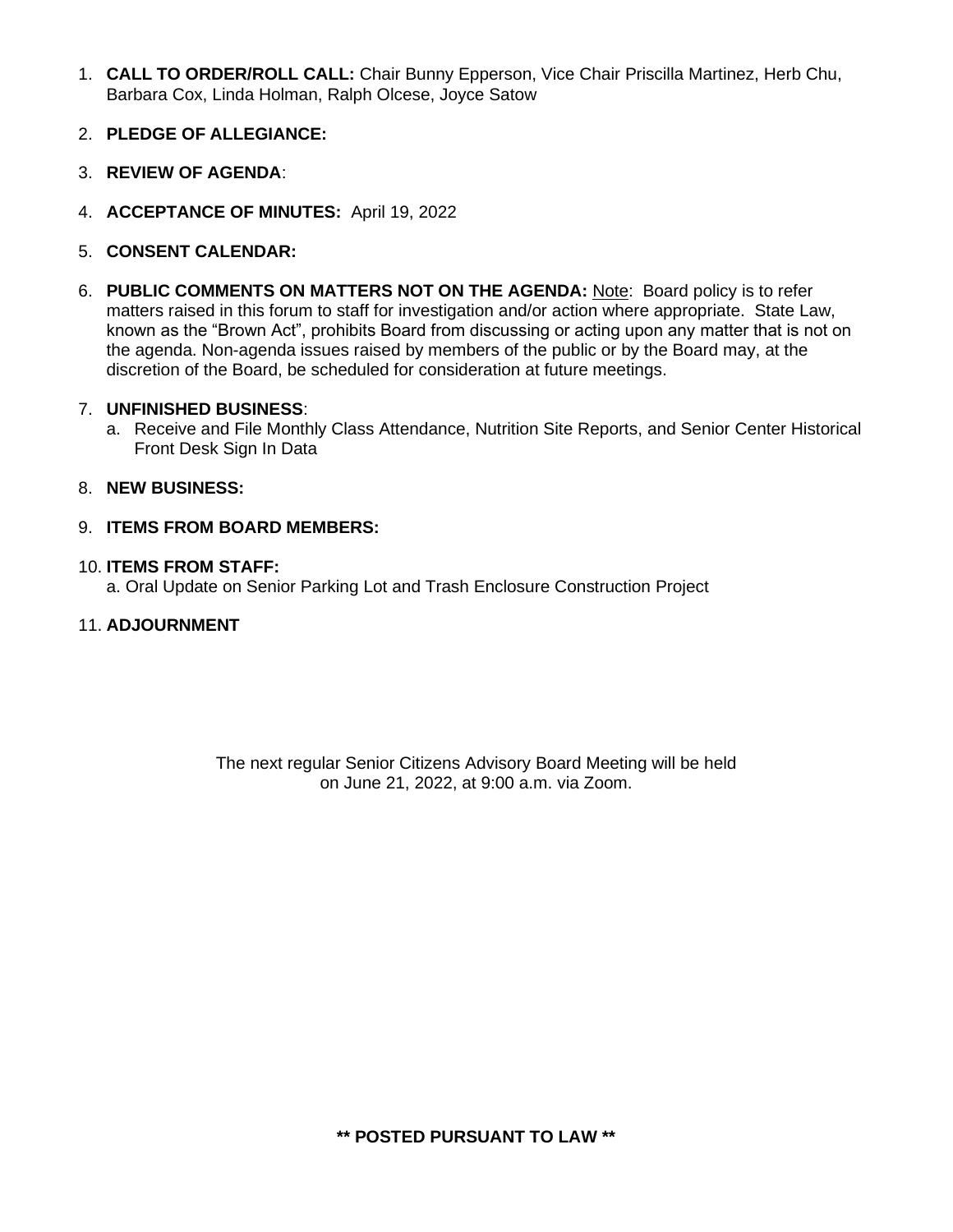Community Services Department



## **MEETING MINUTES**

### **Senior Citizens Advisory Board April 19, 2022**

- 1. **Call to Order/Roll Call: Chair Epperson** called the meeting of the Senior Citizens Advisory Board to order at 9:02 a.m. Board Members Present: Chair Bunny Epperson, Vice Chair Priscilla Martinez, Herb Chu, Linda Holman, Joyce Satow. Excused: Barbara Cox, Ralph Olcese. Staff Present: Danielle Brewer, Ann Mottola, Mary Tessier.
- 2. **PLEDGE OF ALLEGIANCE: Chair Epperson** led the Pledge of Allegiance.
- 3. **REVIEW OF AGENDA:** No changes.
- 4. **ACCEPTANCE OF MINUTES:** The Board accepted the minutes of the March 15, 2022 meeting.
- 5. **CONSENT CALENDAR:** None.
- 6. **PUBLIC COMMENT:** None.

#### 7. **UNFINISHED BUSINESS:**

a. Receive and File Monthly Class Attendance, Nutrition Site Reports, and Senior Center Historical Front Desk Sign In Data – **Superintendent Brewer** presented.

**Board Member Chu** asked if mahjong was still available as a drop-in or was it on Mondays only. **Superintendent Brewer** stated that it was mostly Mondays only. He also stated that it was a good sign that seated yoga was doing well and bridge had come back.

**Chair Epperson** asked about the cash donation column on the Nutrition Site report. **Superintendent Brewer** stated that she would add it back in.

**Board Member Satow** asked why guests over 60 aren't listed. **Superintendent Brewer** stated that there are no guests over 60. Anyone over 60 pays the suggested donation and anyone under 60 was technically a guest and pays the fee. Anyone over 60 fills out an intake form.

**Board Member Holman** asked how the new system was going with San Bruno residents being given priority for lunches. **Superintendent Brewer** stated that there have been about 35 reservations a day. So far it is going smoothly.

b. Review and Discuss Congregate Nutrition Suggested Donation and Under 60 Fee – **Superintendent Brewer** presented. **Board Member Chu** stated that when he originally brought this up, it was to address not necessarily the regular meals, but party day fees due to extra staffing and extra hours. **Board Member Martinez** stated that she was in favor for keeping costs the same. **Superintendent Brewer** stated that the suggested donation for anyone over 60 for parties was \$6, but the person could donate whatever he or she was able to afford. **Chair Epperson** asked about 2021/2022 estimated expenses and revenue. **Director Mottola** stated that there are different cost recovery ranges and for senior programs there was even more latitude. The report was not staff driven. **Chair Epperson** asked if the Nutrition Site Council contributed financially to anything besides the food program.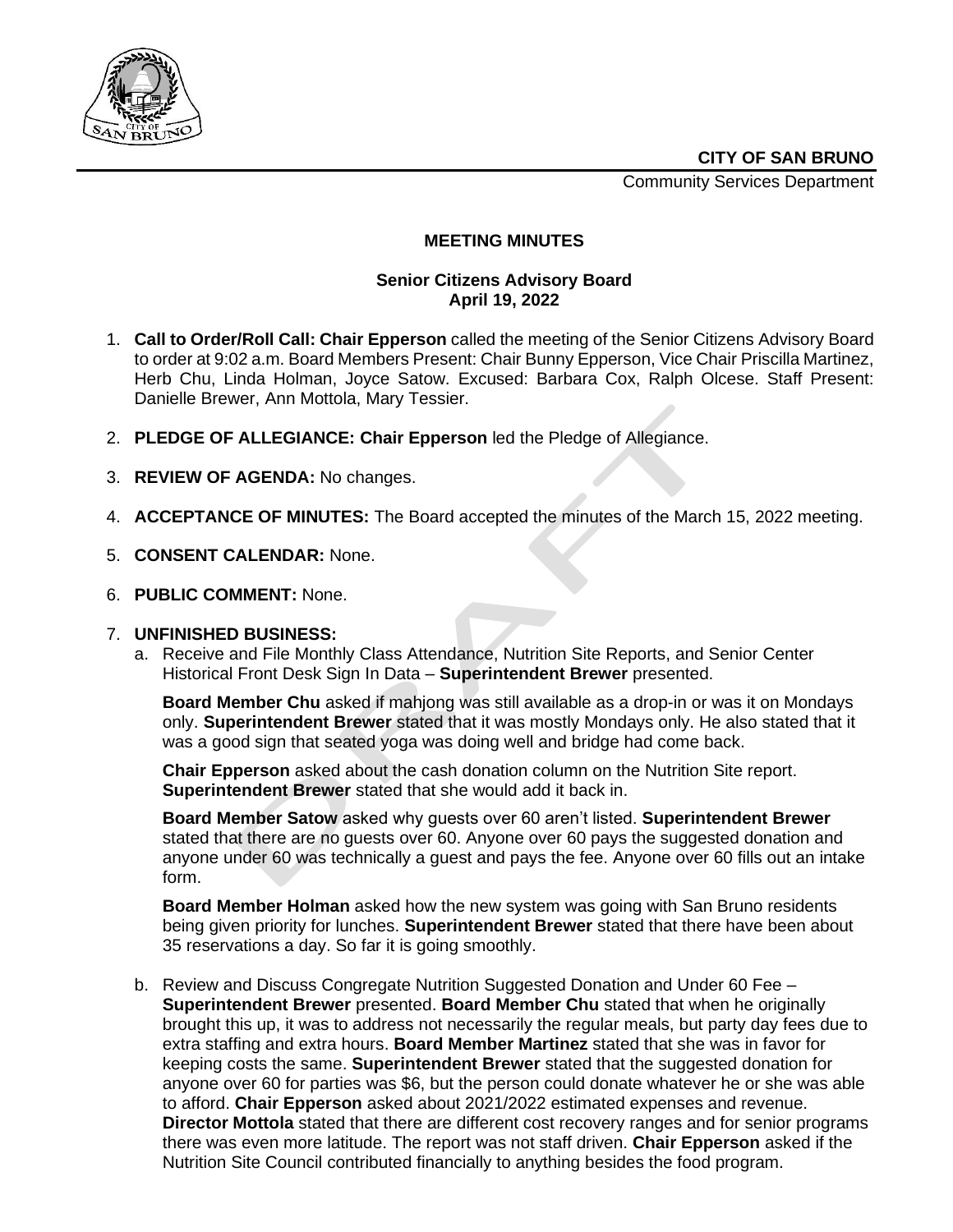**Superintendent Brewer** stated that they paid for all of the entertainment. **Board Member Chu** stated that the Nutrition Site Council also paid for the bus. **Superintendent Brewer** stated that they contributed to purchasing the bus, but they didn't pay for anything ongoing such as the gas or maintenance. **Chair Epperson** asked about bingo on Sundays. **Superintendent Brewer** stated that the Nutrition Site Council would test out Sunday bingo on May 22<sup>nd</sup> and Thursday night bingo might be brought back in June.

Discussion about fees. Item would be brought back at a future meeting, maybe October or November.

**Superintendent Brewer** announced that the Mother's Day party would be combined with the Father's Day party in June due to the parking lot construction. This would be announced in the newsletter.

#### 8. **NEW BUSINESS:** None.

#### 9. **ITEMS FROM BOARD MEMBERS:**

Board Member Chu reminded everyone that Earth Day would be on April 22<sup>nd</sup> and everyone needed to do a better job of conserving resources.

**Board Member Satow** stated that she had been asked the following questions by Senior Center members. Would it be possible to reopen Freddy's Café? When would the Variety Show return? Could the Japanese Karaoke class be rejuvenated? Could a crossing guard be posted between the upper and lower parking lots from 10:30am – 1:00pm? **Supervisor Tessier** stated that the variety show and karaoke weren't brought back due to Covid and staffing. **Superintendent Brewer** stated that Freddy's Café was run by the Nutrition Site Council. The Council doesn't have a volunteer to staff. She would speak to the Police Department about what the process would be to get a crossing guard.

**Board Member Holman** recommended revisiting pricing for the under 60 age group before October. **Superintendent Brewer** suggested that the Board Members think about it and tell her next month when they would like to revisit.

#### 10. **ITEMS FROM STAFF:**

**Supervisor Tessier** thanked everyone for their hard work. She stated that this was her last meeting. **Superintendent Brewer** stated that Supervisor Tessier's last day would be April 29<sup>th</sup>. There would be an open house on that day.

11. **ADJOURNMENT**: Meeting was adjourned at 9:39 a.m.

 $\bigcirc$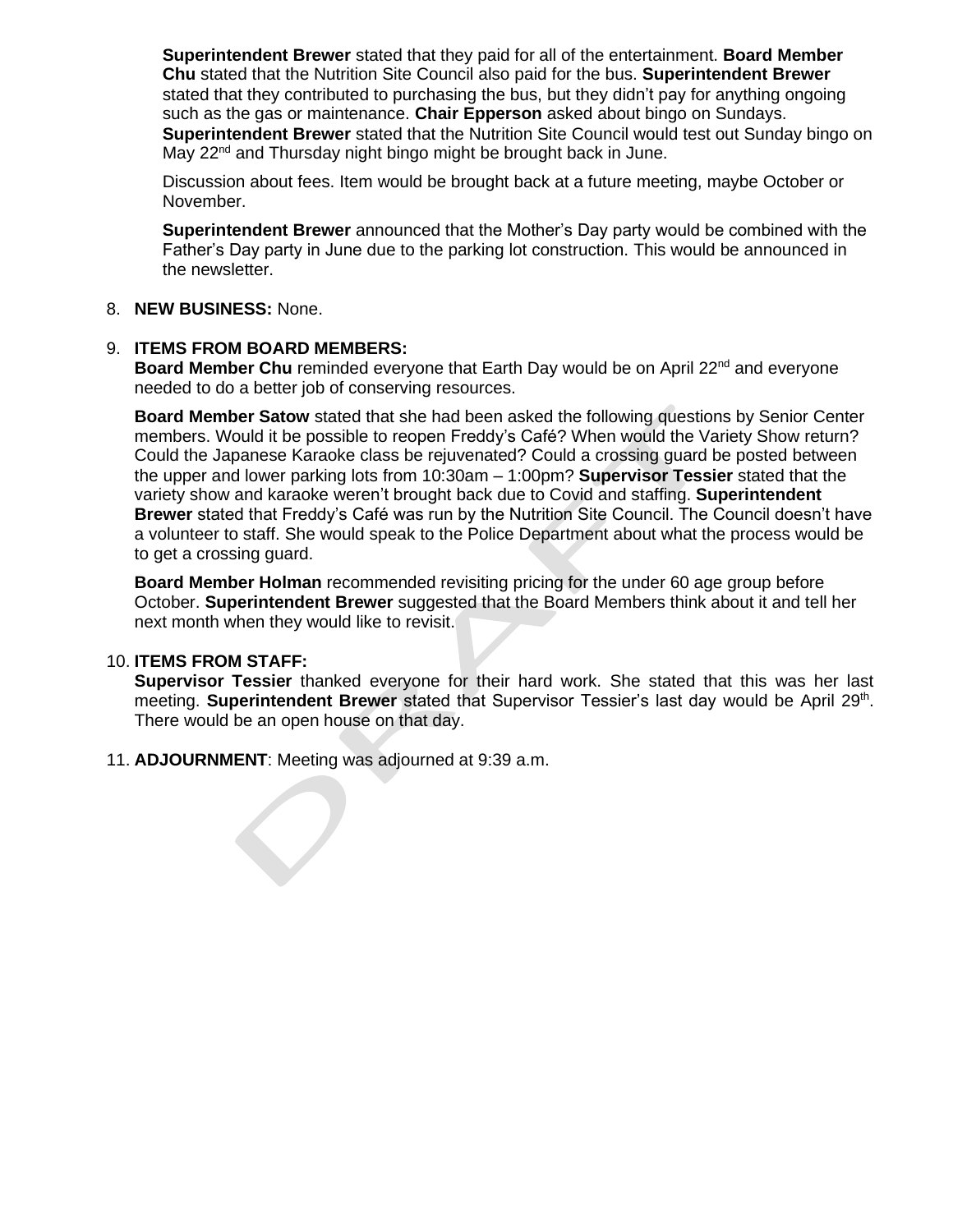|                                   | <b>Class Attendance</b>    |                         |                   |  |
|-----------------------------------|----------------------------|-------------------------|-------------------|--|
|                                   | <b>Month of April 2022</b> |                         |                   |  |
| <b>Mondays</b>                    |                            | <b>Thursdays</b>        |                   |  |
| <b>Class</b>                      | <b>Attendance</b>          | <b>Class</b>            | <b>Attendance</b> |  |
| Hiking                            | 53                         | Softball                | 54                |  |
| Ceramics                          | 25                         | Fun & Fitness           | 44                |  |
| Mahjong                           | 60                         | <b>Creative Writing</b> | 33                |  |
| <b>Bocce</b>                      | 118                        | Yoga                    | 53                |  |
| Tap                               | 47                         | Pedro                   | 97                |  |
| <b>Billiards</b>                  | 56                         | Music & Motion          | 42                |  |
| <b>Computer Club</b>              | 21                         | American Line Dancing   | 33                |  |
| Bingo                             | 223                        | Painting                | 19                |  |
| Pilates/Yoga                      | 27                         | <b>Computer Club</b>    | 10                |  |
| Yoga                              | 34                         | <b>Billiards</b>        | 55                |  |
| Art Appreciation                  | 6                          |                         |                   |  |
|                                   |                            | <b>Fridays</b>          |                   |  |
| <b>Tuesdays</b>                   |                            | <b>Class</b>            | <b>Attendance</b> |  |
| <b>Class</b>                      | <b>Attendance</b>          | Hiking                  | 55                |  |
| Spanish                           | 42                         | Knitting                | 23                |  |
| <b>Bocce</b>                      | 94                         | Movie                   | 15                |  |
| Zumba Gold                        | 118                        | Zumba Gold              | 92                |  |
| Sit & Be Fit                      | 54                         | Bingo                   | 183               |  |
| <b>Beginner Line Dance</b>        | 112                        | Ping Pong               | 42                |  |
| Ukulele                           | 26                         | <b>Billiards</b>        | 53                |  |
| <b>Billiards</b>                  | 51                         | <b>Bridge</b>           | 12                |  |
| <b>Computer Club</b>              | 5                          | Seated Yoga             | 61                |  |
| <b>Taxes</b>                      | 30                         | Party                   |                   |  |
| <b>Wednesdays</b>                 |                            | <b>Sundays</b>          |                   |  |
| <b>Class</b>                      | <b>Attendance</b>          | <b>Class</b>            | <b>Attendance</b> |  |
| <b>Hiking</b>                     | 54                         | Line Dance 4/3          | 29                |  |
| <b>Stained Glass</b>              | 24                         | Line Dance 4/10         | 17                |  |
| <b>Advanced Line Dance</b>        | 12                         | Ballroom Dance 4/24     | 50                |  |
| Beginner Line Dance Review: Dolly | 60                         |                         | 96                |  |
| <b>Billiards</b>                  | 48                         |                         |                   |  |
| Horseshoes                        | 18                         |                         |                   |  |
| American Line Dance               | 27                         |                         |                   |  |
| <b>Bingo</b>                      | 259                        |                         |                   |  |
| <b>Current Events</b>             | 32                         |                         |                   |  |
| Computer Club                     | 29                         |                         |                   |  |
| Presentation                      | 130                        |                         |                   |  |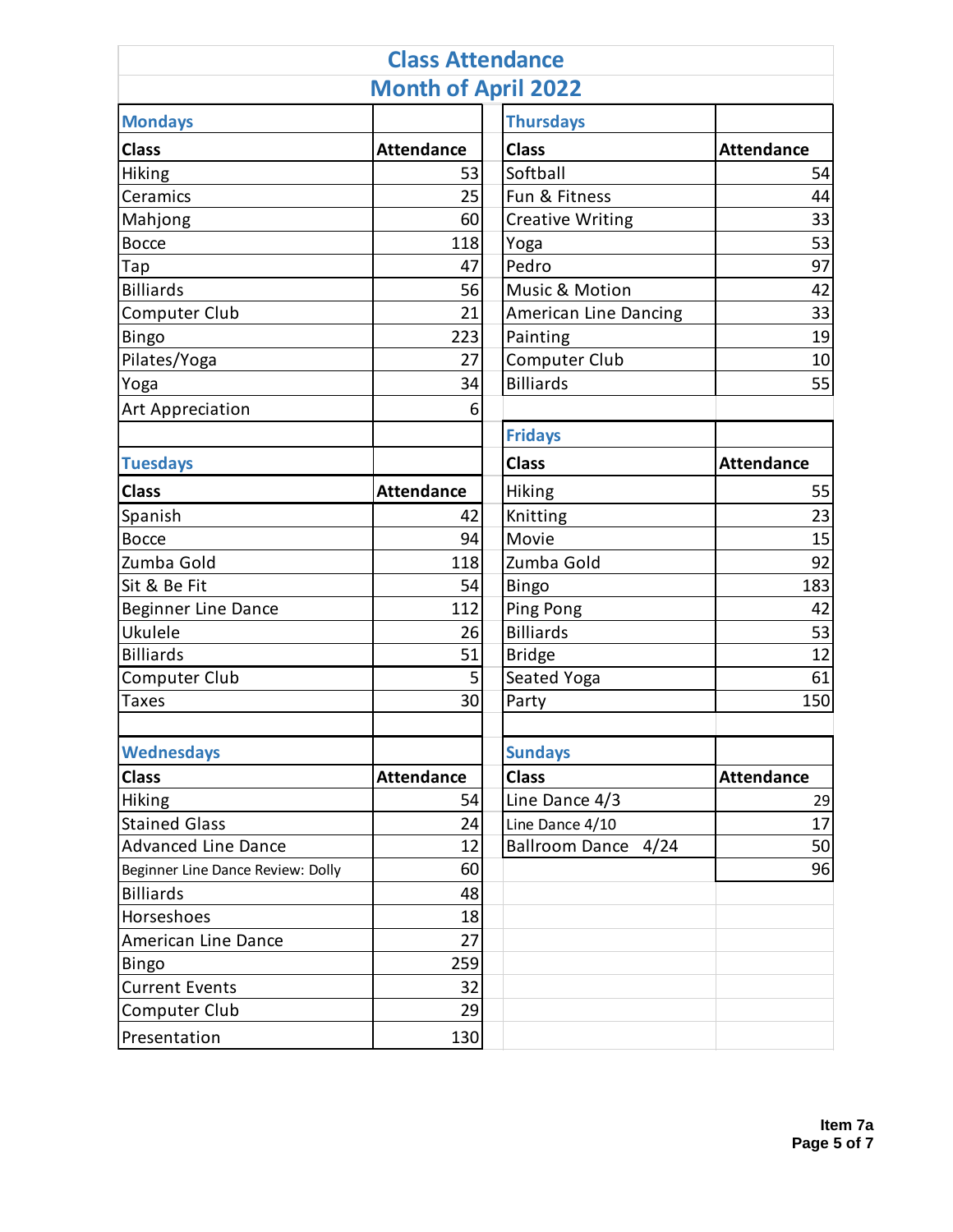| Day  | <b>Date</b>    | Congragate   | <b>Guests</b>       | <b>Disabled</b>     | <b>Total</b>           | Senior           |             | Raffle |  |
|------|----------------|--------------|---------------------|---------------------|------------------------|------------------|-------------|--------|--|
|      |                | <b>Meals</b> |                     | Under 60            | <b>Meals</b>           | <b>Donations</b> | <b>Fees</b> | Income |  |
| Fri  | $\mathbf{1}$   | 107          | $\overline{3}$      | $\mathbf 0$         | 110<br>16.50<br>294.00 |                  |             |        |  |
|      |                |              |                     |                     |                        |                  |             |        |  |
| Mon  | $\overline{4}$ | 116          | $\mathbf 0$         | $\mathbf 0$         | 116<br>215.00          |                  | 0.00        |        |  |
| Tues | 5              | 103          | $\mathbf{1}$        | $\mathbf 0$         | 104                    | 229.50           | 5.50        |        |  |
| Wed  | 6              | 100          | $\overline{2}$      | $\mathbf 0$         | 102                    | 128.00           | 11.00       |        |  |
| Thur | $\overline{7}$ | 78           | $\mathsf{O}\xspace$ | $\mathbf 0$         | 78                     | 255.00           | 0.00        |        |  |
| Fri  | 8              | 149          | 0                   | $\mathbf 0$         | 149                    | 894.00           | 0.00        | 74.00  |  |
|      |                |              |                     |                     |                        |                  |             |        |  |
| Mon  | 11             | 99           | $\mathbf 0$         | $\pmb{0}$           | 99                     | 130.00           | 0.00        |        |  |
| Tues | 12             | 98           | $\mathbf{1}$        | $\mathsf{O}\xspace$ | 99<br>5.50<br>193.50   |                  |             |        |  |
| Wed  | 13             | 98           | 3                   | $\mathbf 0$         | 101                    | 254.00           | 16.50       |        |  |
| Thur | 14             | 77           | $\mathbf 0$         | $\pmb{0}$           | 77                     | 203.50           | 0.00        |        |  |
| Fri  | 15             | 92           | 12                  | $\pmb{0}$           | 104                    | 334.00           | 66.00       |        |  |
|      |                |              |                     |                     |                        |                  |             |        |  |
| Mon  | 18             | 110          | 0                   | $\pmb{0}$           | 110                    | 172.00           | 0.00        |        |  |
| Tues | 19             | 104          | $\mathbf{1}$        | $\mathbf 0$         | 105                    | 316.50           | 5.50        |        |  |
| Wed  | 20             | 115          | $\mathbf{1}$        | $\mathbf 0$         | 116                    | 252.50           | 5.50        |        |  |
| Thur | 21             | 75           | $\pmb{0}$           | $\pmb{0}$           | 75                     | 250.50           | 0.00        |        |  |
| Fri  | 22             | 115          | $\overline{2}$      | $\pmb{0}$           | 117                    | 284.00           | 11.00       |        |  |
|      |                |              |                     |                     |                        |                  |             |        |  |
| Mon  | 25             | 130          | $\mathbf{1}$        | $\pmb{0}$           | 131                    | 193.50           | 5.50        |        |  |
| Tues | 26             | 112          | $\mathbf 0$         | $\mathbf 0$         | 112                    | 254.00           | 0.00        |        |  |
| Wed  | 27             | 91           | 0                   | $\pmb{0}$           | 91                     | 181.00           | 0.00        |        |  |
| Thur | 28             | 70           | $\overline{2}$      | $\mathbf{1}$        | 73                     | 127.00           | 11.00       |        |  |
| Fri  | 29             | 117          | $\mathbf{1}$        | $\pmb{0}$           | 118                    | 262.00           | 5.50        |        |  |
|      | <b>Total</b>   | 2,156        | 30                  | $\mathbf{1}$        | 2,187                  | 5,423.50         | 165.00      | 74.00  |  |

# Nutrition Site Report - April 2022